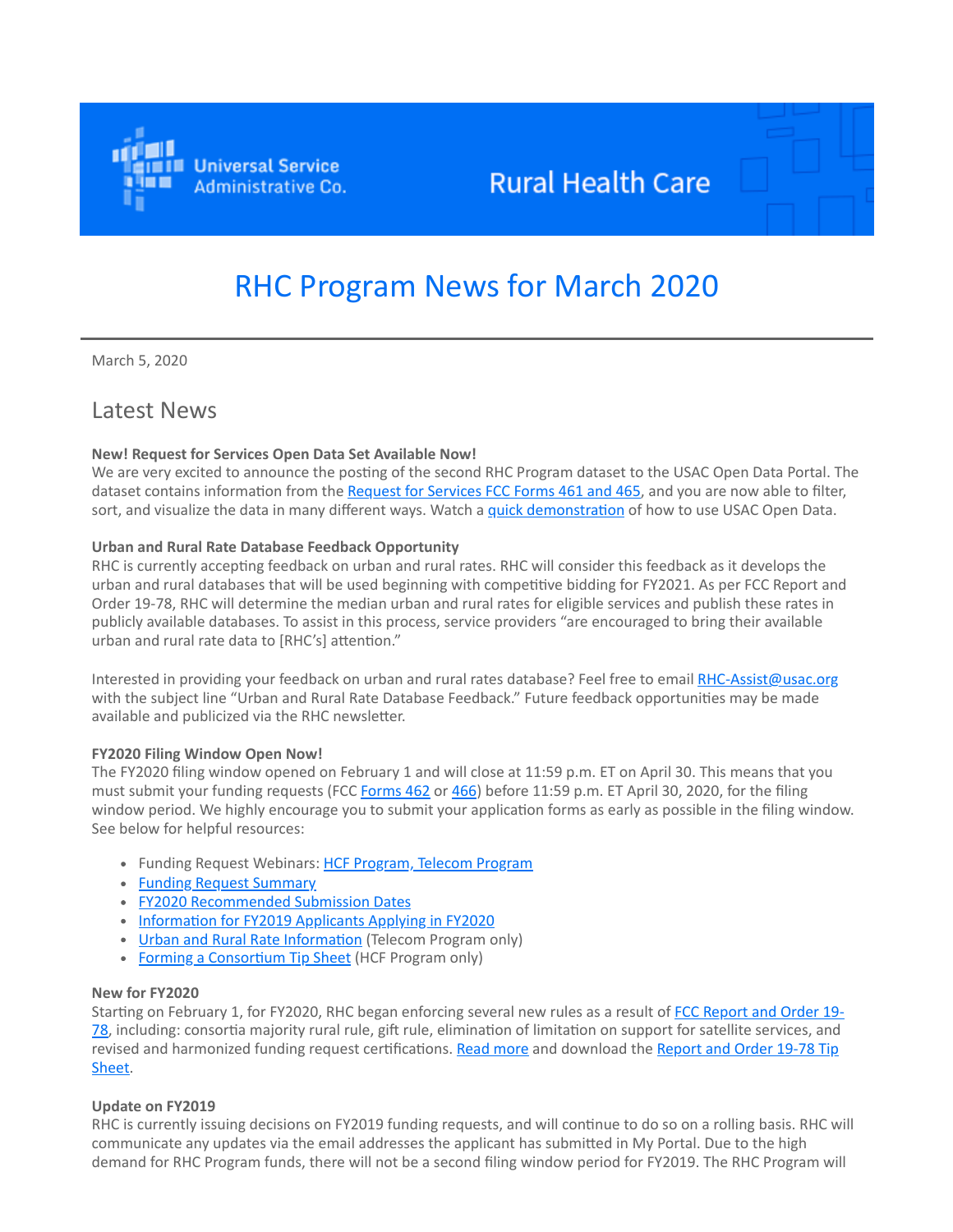not accept additional funding requests (FCC Forms 462 or 466) for FY2019.

#### **FCC Releases Supply Chain Order and Mandatory Service Provider Survey**

On January 3, 2020, the FCC's [Supply Chain Order](https://click.outreach.usac.org/?qs=354197b9c70266994c97c447bd144cf4f89bd52b6070f618a5d7d6b382b202e074ce2fec3be7391eb171226858af95b90eae25799ffdb3ab), became effective. The Order adopts a new rule that no universal service support may be used to purchase, obtain, maintain, improve, modify, or otherwise support any equipment or services produced or provided by companies that pose a national security threat to the integrity of communications networks or the communications supply chain. While not yet finalized, the FCC has initially designated Huawei Technologies Company and ZTE Corporation as companies covered by this Order. USAC will communicate all future changes, including any final designations of the above-mentioned companies.

Recipients of USF program funds cannot use universal service funds to pay for equipment and services from companies designated as covered companies.

The Order requires all USF program service providers that are designated Eligible Telecommunication Carriers (ETCs) to complete a survey identifying whether their networks contain equipment or services from Huawei and/or ZTE. All service providers that are ETCs must [complete the survey](https://click.outreach.usac.org/?qs=354197b9c70266996c709ec472e1cab4d50698f87b93d3023bada8829f0822c0ba5765b13c2db3ec07f2980afa73bbcd6d31388495df2791) by April 22, 2020. Other USF program participants can complete the survey on a voluntary basis. USAC will share additional information about this Order as it is available.

# Latest News

## **Telecom Information Requests**

If you receive a Telecom Program Information Request, you must respond to it within 14 calendar days of the date of the Information Request. Please make sure you are logging into My Portal and checking your emails on a regular basis.

How to respond to an Information Request received in My Portal:

- You will receive an automatic email notifying you that you have an Information Request in My Portal, do not reply all to this notification
- To view and respond to the Information Request, you must log into My Portal using Chrome or Firefox
- When uploading a document as a response, the document should be limited to 10MB and its file name should not contain any special characters, only letters and numbers

Please note that in some cases, Telecom Program Applicants may also receive Information Requests outside of My Portal via email. In this case, the applicant should "Reply All" to respond to the Information Request.

## **Filing an Appeal**

Any party that wishes to appeal a USAC decision must file an appeal with USAC within 60 days of the date when USAC issued the decision. All appeals must be sent to  $R$ HC-Appeals@usac.org. The following information must be included in the appeal:

- Applicant or service provider who is filing the appeal (i.e., HCP number, service provider's 498 ID (SPIN))
- Contact information of the person who can discuss the appeal with USAC in detail (include name, address, telephone number, and email address)
- Documentation of USAC's decision (e.g., copy of USAC's decision letter being appealed)
- Supporting documentation such as forms and previous correspondence with USAC
- A precise explanation of the relief sought through the appeal

USAC may reach out for additional information while reviewing your appeal, but failure to provide all of the information listed above within the required 60-day period may result in denial of your appeal. Parties seeking a waiver of FCC rules (e.g., waiver of deadlines) should file the waiver request directly with the FCC because USAC cannot waive FCC rules.

For more information on filing appeals with USAC or the FCC, please visit the [Appeals Page](https://click.outreach.usac.org/?qs=354197b9c702669919d5325193050369f2d2b35354f84a3ac7ff2a6ea5565220146dac658963310bdd1f86734615b74ecc816c3a1caf390b) of the USAC website.

## Need Help? Contact Us!

[For questions about the Rural Health Care Program, call](mailto:RHC-Assist@usac.org?subject=) the RHC Help Desk Call at 800-453-1546 or email RHC-Assist@usac.org.